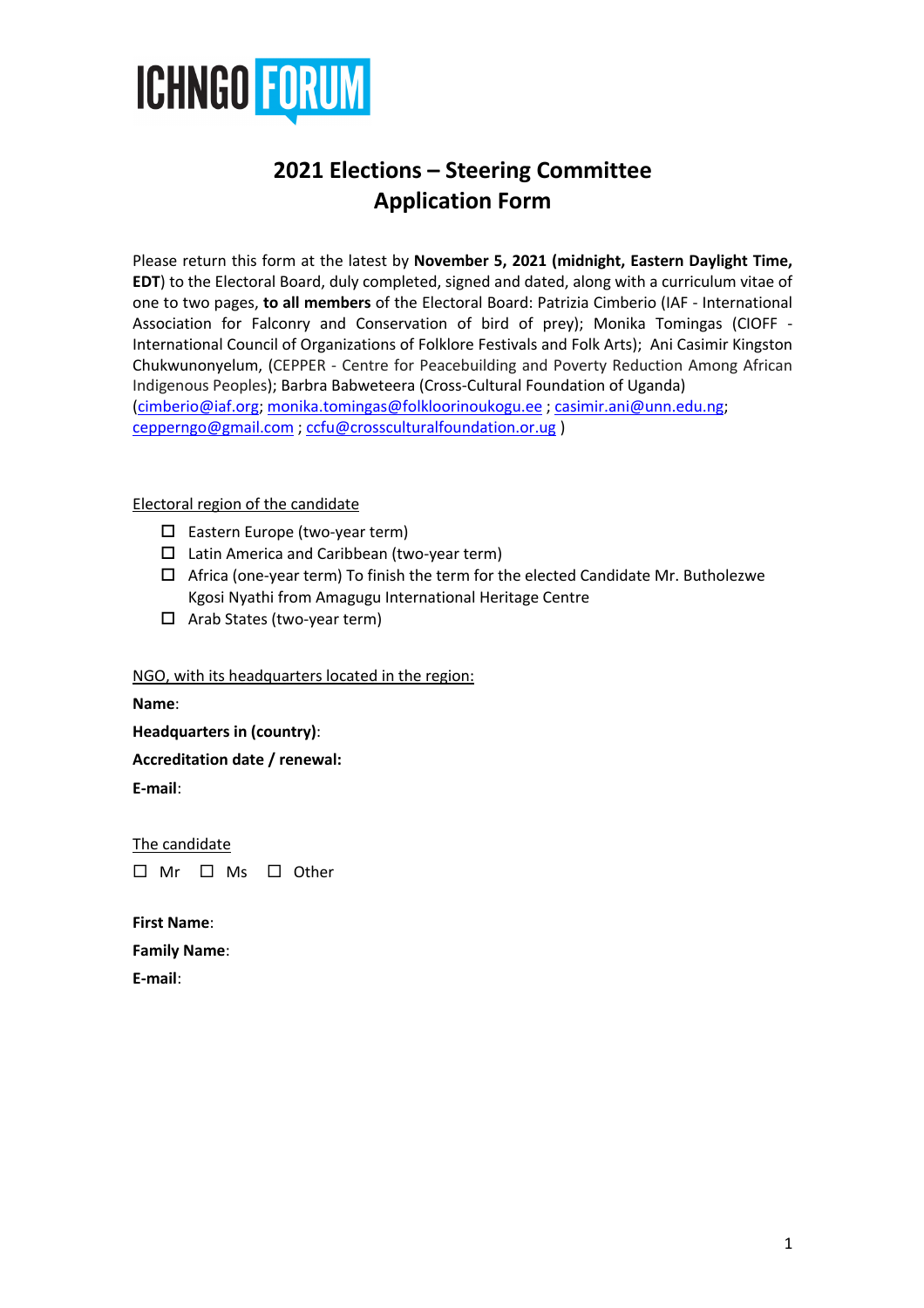

## **Desired profile**

|                                                                                                       | <b>Yes</b> | <b>No</b> | <b>Comments</b> |
|-------------------------------------------------------------------------------------------------------|------------|-----------|-----------------|
| Be member of an accredited NGO under the<br>2003 Convention                                           |            |           |                 |
| Have participated at a minimum of two<br>sessions of the Governing bodies of the 2003<br>Convention   |            |           |                 |
| Have a good working knowledge of English<br>and/or French, both oral and written                      |            |           |                 |
| Have access to a good internet connection                                                             |            |           |                 |
| Have a reasonable knowledge and be well<br>connected to ICH NGOs, accredited or not, in<br>his region |            |           |                 |
| Be willing to draft and review documents<br>related to the communication tasks of the<br>Committee    |            |           |                 |
| Be willing to moderate sessions of the Forum                                                          |            |           |                 |
| Be willing to undertake activities of<br>representation for the Committee and for<br>the Forum        |            |           |                 |
| Have received the approval of the NGO to<br>become member of the Steering Committee                   |            |           |                 |

## **Signature of candidate**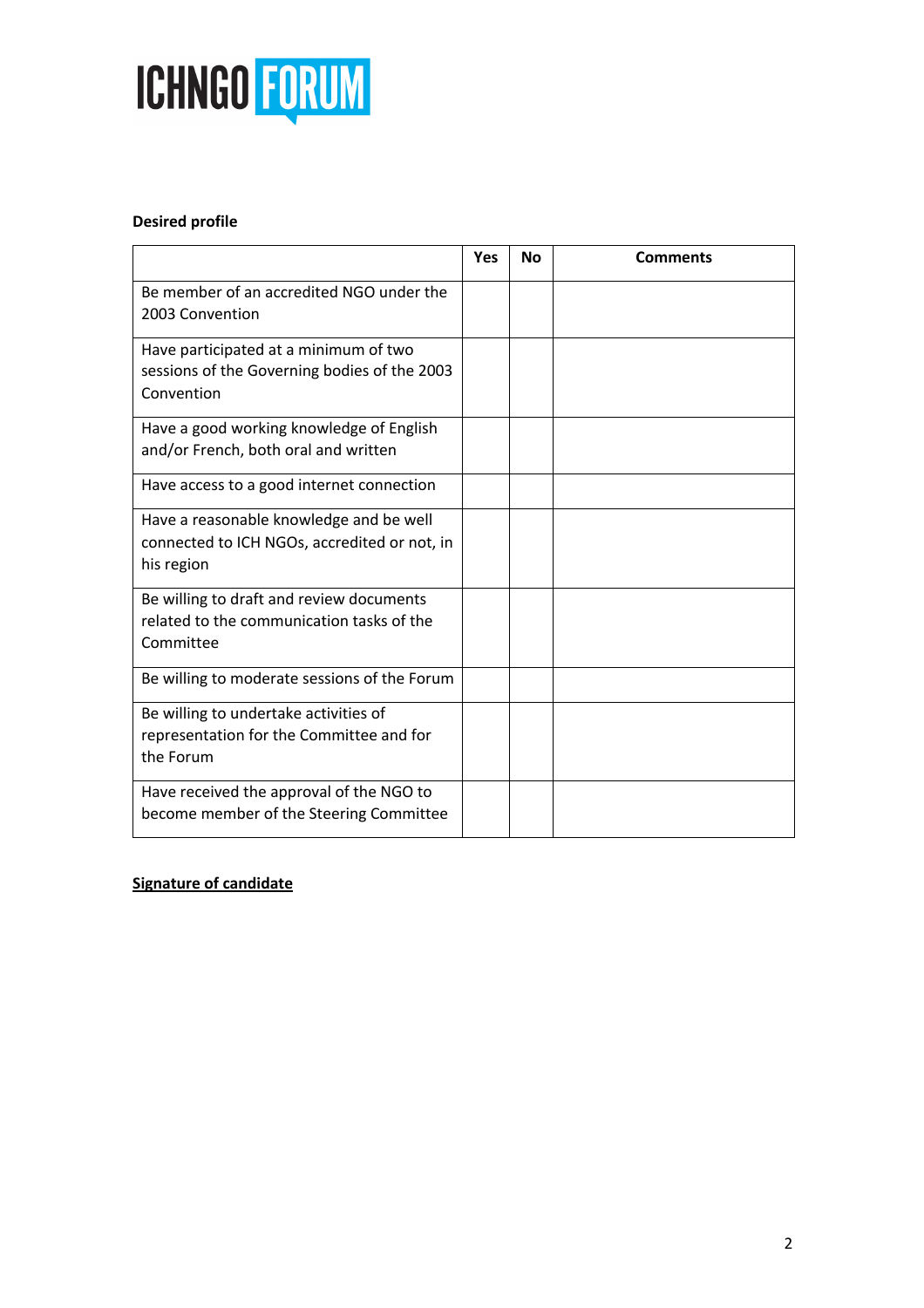

## The alternate candidate

□ Mr □ Ms □ Other

## **First Name**:

**Family Name**:

**E-mail**:

## **Desired profile**

|                                                                                                       | Yes | <b>No</b> | <b>Comments</b> |
|-------------------------------------------------------------------------------------------------------|-----|-----------|-----------------|
| Be member of an accredited NGO under the<br>2003 Convention                                           |     |           |                 |
| Have participated at a minimum of two<br>sessions of the Governing bodies of the 2003<br>Convention   |     |           |                 |
| Have a good working knowledge of English<br>and/or French, both oral and written                      |     |           |                 |
| Have access to a good internet connection                                                             |     |           |                 |
| Have a reasonable knowledge and be well<br>connected to ICH NGOs, accredited or not, in<br>his region |     |           |                 |
| Be willing to draft and review documents<br>related to the communication tasks of the<br>Committee    |     |           |                 |
| Be willing to moderate sessions of the Forum                                                          |     |           |                 |
| Be willing to undertake activities of<br>representation for the Committee and for<br>the Forum        |     |           |                 |
| Have received the approval of the NGO to<br>become member of the Steering Committee                   |     |           |                 |

## **Signature of Alternate Candidate**